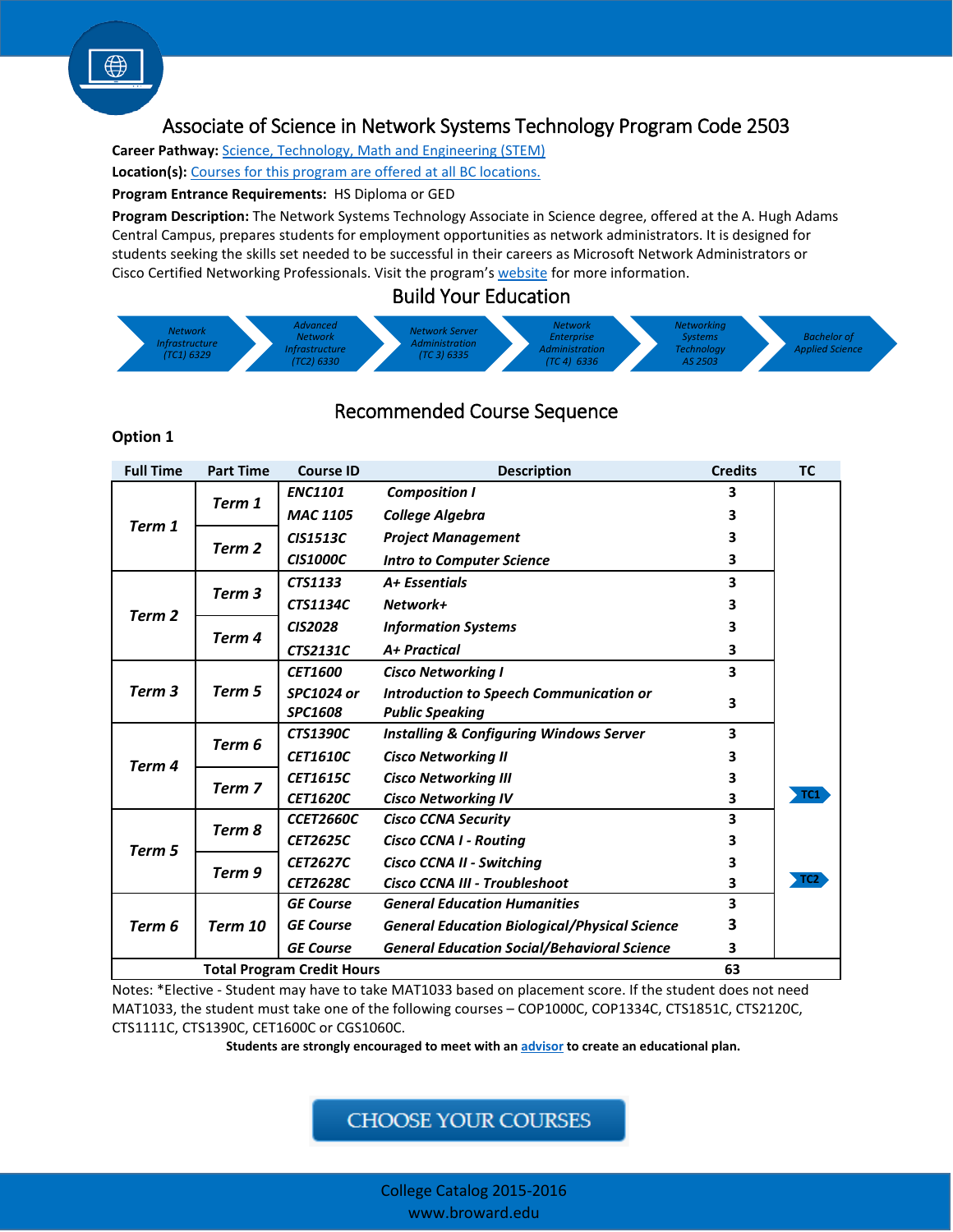# Recommended Course Sequence

### **Option 2**

| <b>Full Time</b>                  | <b>Part Time</b> | <b>Course ID</b>  | <b>Description</b>                                                  | <b>Credits</b>          | <b>TC</b> |
|-----------------------------------|------------------|-------------------|---------------------------------------------------------------------|-------------------------|-----------|
| Term 1                            | Term 1           | <b>ENC1101</b>    | <b>Composition I</b>                                                | 3                       |           |
|                                   |                  | <b>MAC 1105</b>   | <b>College Algebra</b>                                              | 3                       |           |
|                                   | Term 2           | <b>CIS1513C</b>   | <b>Project Management</b>                                           | 3                       |           |
|                                   |                  | <b>CIS1000C</b>   | <b>Intro to Computer Science</b>                                    | 3                       |           |
| Term <sub>2</sub>                 | Term 3           | CTS1133           | A+ Essentials                                                       | 3                       |           |
|                                   |                  | <b>CTS1134C</b>   | Network+                                                            | 3                       |           |
|                                   | Term 4           | <b>CIS2028</b>    | <b>Information Systems</b>                                          | 3                       |           |
|                                   |                  | <b>CTS2131C</b>   | A+ Practical                                                        | 3                       |           |
| Term 3                            | Term 5           | <b>CTS2120C</b>   | Security+                                                           | 3                       |           |
|                                   |                  | <b>Elective</b>   | <b>Computer Science Elective</b>                                    | 3                       |           |
|                                   |                  | <b>SPC1024 or</b> | Introduction to Speech Communication or                             | 3                       |           |
|                                   |                  | <b>SPC1608</b>    | <b>Public Speaking</b>                                              |                         |           |
| Term 4                            | Term 6           | <b>CTS1390C</b>   | <b>Installing &amp; Configuring Windows Server</b>                  | $\overline{\mathbf{3}}$ |           |
|                                   |                  | <b>CTS1391C</b>   | <b>Administering Windows Server</b>                                 | 3                       |           |
|                                   | Term 7           | <b>CTS1392C</b>   | <b>Configuring Advanced Windows Server</b>                          | 3                       | TC3       |
|                                   |                  | <b>CTS1393C</b>   | <b>Designing &amp; Implementing Server</b><br><b>Infrastructure</b> | 3                       |           |
| Term 5                            | Term 8           | <b>CTS2394C</b>   | <b>Implementing Advanced Server</b><br><b>Infrastructure</b>        | 3                       | TC4       |
|                                   |                  | <b>CTS2395C</b>   | <b>Implementing a Desktop Infrastructure</b>                        | 3                       |           |
|                                   | Term 9           | <b>CTS2396C</b>   | <b>Implementing Desktop App Environment</b>                         | 3                       |           |
|                                   |                  | <b>GE Course</b>  | <b>General Education Humanities</b>                                 | 3                       |           |
| Term 6                            | Term 10          | <b>GE Course</b>  | <b>General Education Science</b>                                    | 3                       |           |
|                                   |                  | <b>GE Course</b>  | <b>General Education Social/Behavioral Science</b>                  | 3                       |           |
| <b>Total Program Credit Hours</b> |                  |                   |                                                                     |                         |           |

Notes: \*Elective - Student may have to take MAT1033 based on placement score. If the student does not need MAT1033, the student must take one of the following courses – COP1000C, COP1334C, CTS1851C, CTS2120C, CTS1111C, CTS1390C, CET1600C or CGS1060C.

 **Students are strongly encouraged to meet with a[n advisor](http://www.broward.edu/studentresources/advising/Pages/default.aspx) to create an educational plan.**

CHOOSEYOUR COURSES j